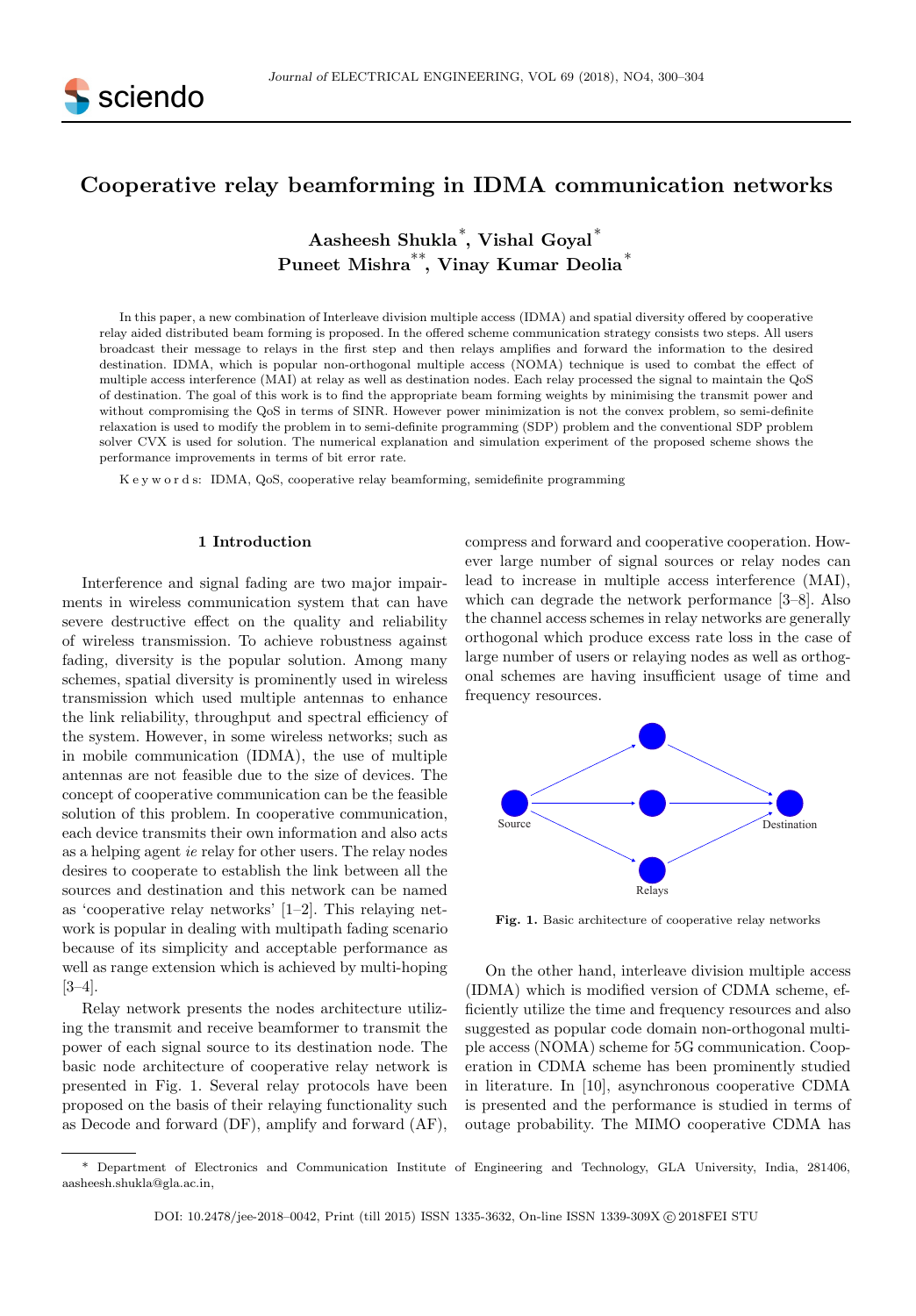

Fig. 2. Cooperative relay communication using IDMA networks

 $Z_k =$ 

also been presented in [xx]. However, this is already verified in literature that IDMA outperforms CDMA and an important NOMA scheme. So in this paper benefits of IDMA and cooperation of relays are utilised to enhance the system performance [9–12].

Contributions of the presented work are briefly stated as follows:

- We extend the work of cooperative relaying through AF relays in the place DF relay (as in [10]) to avoid the huge computational complexity.
- IDMA technique is adopted along with cooperative beam forming to enhance the system performance in contrast to other orthogonal and CDMA scheme.

## 2 System model

Assume a wireless relay network with  $N_k$  sources,  $N_l$ relays and  $N_d$  destinations nodes. Each node consist a single antenna at sources and destination and communicating to each other without direct link due to path loss and deep shadowing between source and destination node. The relays used in network are AF relays and act as intermediate stage between source and destination so firstly the source sent their data to relays after spreading and interleaving operation and then in second stage the AF relays amplify and forward the data to the desired destination node [4, 5] and [13–16] In a synchronous transmission, the received signal at the  $l<sup>th</sup>$  relay can be expressed as

$$
X_l(t) = \sum_{k=1}^{N_k} h_{k,l} S_k \Pi_k(t) + \eta_l(t)
$$
 (1)

where  $S_k$  is the source signal with is transmit power  $pow_k = E\{|S_k|^2\}, h_{k,l}$  is the complex channel coefficient from  $k^{\text{th}}$  source to  $l^{\text{th}}$  relay,  $\eta_l(t)$  is the AWGN (Additive white gaussian noise) at the  $l<sup>th</sup>$  relay and  $\Pi_k(t) = \pi_k^l(t) + \pi_l^Q(t)$  is the function of combined complex spreading and interleaving operation assigned to  $k^{\text{th}}$ 

user. If  $\lambda_c$  is the spreading factor and user specific random interleaver is used at the source, the  $\Pi_k(t)$  can be expressed as [9, 13, 18–20]

$$
\Pi_k(t) = \pi \left( \sum_{i=1}^{\lambda_c} c_k[\lambda] S(t - iT_c) \right) \tag{2}
$$

where  $k = 1, 2, ..., N_K$ ,  $c_k[\lambda]$  is the  $\lambda^{\text{th}}$  element of spreading sequence and  $S(t)$  is the normalized and unit energy chip of duration  $T_c = T_0/\lambda_c$ . To perform cooperative relay Beamforming the complex weight vector is used at AF relay, which can be given as  $W =$  $[w_1, w_2, \ldots, w_k]^\top$ . The cooperative communication using IDMA network has shown in Fig. 2.

The output signal at the relay from IDMA transmitter can be expressed as  $T_x = W^H X_l$ . So the received signal at the desired destination node can be given as

$$
Z_k = \widetilde{h}^\top T_x + \xi_k = \widetilde{h}^\top W^H X_i + \xi_k
$$
  
=  $\widetilde{h}_k^\top W^H \Big( \sum_{k=1}^{N_k} h_{k,l} S_k \Pi_k(t) + \eta_l(t) \Big) + \xi_k.$  (3)

In vector form the signal can be rewritten as

$$
\widetilde{h}_k^\top W^H \sum_{k=1}^{N_k} h_{k,l} S_k \Pi_k + \widetilde{h}^\top W^H \eta_l + \xi_k = \widetilde{h}_p^\top W^H h_{p,l} S_p \Pi_p + \widetilde{h}_k^\top W^H \sum_{k=1, k \neq p}^{N_k} h_{k,l} S_k \Pi_k + \left( \widetilde{h}_k^\top W^H \eta_l + \xi_k \right) \tag{4}
$$

where  $h_{l,k}$  is the channel coefficient between  $l^{\text{th}}$  relay and  $k^{\text{th}}$  destination and  $\xi_k$  is the noise vector between dedicated relay and destination node. Above equation (4) gives the desired received signal having three main components ie signal, interference and total noise. Assume  $P_{RT}$  is the total transmitting relay's power,  $\phi^{\text{th}}$  as SINR (signal to interference noise ratio) threshold and SINR at the desired  $k^{\text{th}}$  destination is  $\Gamma_k$ . Further  $P_{k,X}$ ,  $P_{k,I}$ and  $P_{k,n}$  are the signal, interference and noise power respectively at the destination  $[21-24]$ .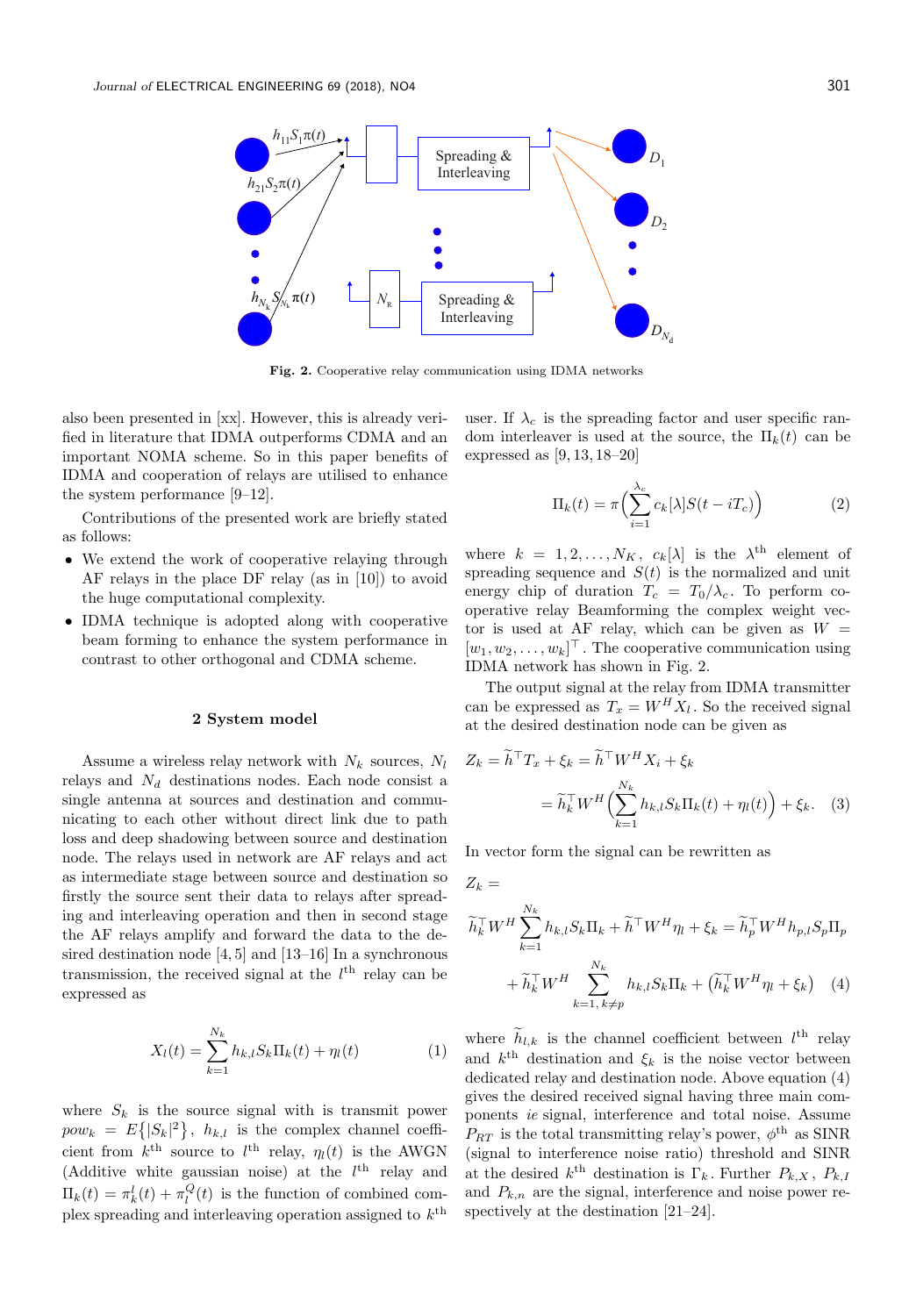# 3 Relay beamforming optimization

In this section, the purpose is to design an optimal beamforming vector  $\omega_r|_{r=1}^{N_r}$  on the basis of relay power constraints ie to design a relay precoding matrix by minimizing the transmitted power from relays in IDMA network [4] and [18–25], while the SINR indicating towards QoS should be maintained above a certain predefined threshold value. Hence the optimization problem can be described as

$$
\min P_{RT} \quad st \quad \Gamma_k \ge \varphi^{\text{th}}.\tag{5}
$$

Here  $P_{RT}$  is the total transmitted power and  $\phi^{\text{th}}$  is predefined SINR threshold. Further the value of SINR can be written as  $SINR = P_{kX}/P_{kI} + P_{kn}$ . Here  $P_{k,X}$ ,  $P_{k,I}$ and  $P_{k,n}$  are the required signal, interference and noise power. The total transmit relay power can be expressed as

$$
P_{\text{tot}} = E\{T_x T_x^H\} = E\{X^H W W^H X\}
$$

$$
= \text{tr}\left(W^H E\{X X^H\} W\right) = W^H C W. \quad (6)
$$

With reference to equation (6) the noise power can be calculated as

$$
P_{k,n} = E\{\eta_l^H W \tilde{h}_k^* \tilde{h}_k^\top W^H \eta_l\} + \sigma_n^2
$$
  
= tr(W<sup>H</sup> E\{\eta\_l^H \eta\_l\} W E\{\tilde{h}\_k^\* \tilde{h}\_k^\top\}) + \sigma\_n^2  
= \sigma\_n^2 tr(W^H R\_h^k W) + \sigma\_n^2 (7)

where  $R_h^k$  is the correlation matrix, which can be written as  $R_h^k = E\{\tilde{h}_k^*\tilde{h}_k^{\top}\}\.$  Now the noise power in the matrix form can be rewritten as follows

$$
\sigma_{\eta}^{2} \sum_{r=1}^{N_{R}} ||W_{r}|^{2} [R_{h}^{k}]_{r \times r} + \sigma_{n}^{2} = W^{H} \mathbb{Z}_{k} W + \sigma_{n}^{2} \qquad (8)
$$

where  $\mathbb{Z}_k = \sigma_{\eta}^2 \text{diag}\{[R_h^k]_{11}, [R_h^k]_{22}, \ldots, [R_h^k]_{rr}\}.$ 

Further, with the help of (4) the required signal power component can be further illustrated. First consider that matched filter receiver is used at a destination node [26– 29]. So, to receive complete information, the de-spreading and de-interleaving operating is being processed and for this the received signal component has been multiplied by a combined de-spreading and de-interleaving function denoted as  $\pi_k^*(T_0-t)$ . So the estimated signal component can be written as

$$
\widetilde{h}_k^\top W^H h_{p,l} S_p \pi_p \times \pi_p^*(T_0 - t) = H_K W^H \widehat{S}_p. \tag{9}
$$

The desired signal power can be written as

$$
E\{H_K^{\top}W^H\hat{S}_pH_KW\hat{S}_p^*\} = \text{tr}(W^HE\{H_K^{\top}H_K\}W)E\{|S|^2\}
$$

$$
= P_s\text{tr}(W^HR_H^kW) = W^HR_H^kW. \quad (10)
$$

Further the interference power can be simplified as

$$
P_{\text{int}} = W^H Q_k W \tag{11}
$$

where  $Q_k = E\{\sum P_p h^p (h^p)^H\} P_p$  is the power of  $p^{\text{th}}$ source,  $h^p$  is the channel coefficient between  $p^{\text{th}}$  source and the desired destination. Further, the SINR can be written as

$$
SINR = \frac{P_{\text{sig}}}{P_{\text{int}} + P_{\text{noise}}} \,. \tag{12}
$$

With the help of above relationships, the optimization problem can reiterate as

$$
\min W^H \mathbb{C} W \qquad \text{such that:} \tag{13}
$$

$$
\frac{W^H R_h^k W}{W^H Q_k W + W^H \mathbb{Z}_k} W + \sigma^2 \ge \tau,
$$
\n
$$
\frac{W^H R_h^k W}{W^H (Q_k + \mathbb{Z}_k) W + \sigma^2} \ge \tau.
$$
\n(14)

Although, the above said optimization problem is not convex optimization problem. So here semidefinite relaxation can be used to solve the optimization problem. For this, we can assume  $\mathbb{N} = WW^H$ . Then the optimization can be further modified as

$$
\min \text{tr}(\mathbb{N}C) \qquad \text{such that:} \qquad \text{tr}(\mathbb{ZN}) \ge \gamma \sigma^2. \tag{15}
$$

and rank of  $\mathbb C$  is 1 for all  $\mathbb C \geq 0$ . The rank is also not convex. Hence using semidefinite relaxation above problem can be rewritten as

$$
\min \text{tr}(\mathbb{N}C) \quad \text{s.t.} \ \text{tr}(\mathbb{Z}\mathbb{N}) \ge \gamma \sigma^2 \text{ and } \text{rank}(\mathbb{N}) > 0. \tag{16}
$$

Now the above optimization problem is a convex and so it can be solved using software such as cvx or SeDuMi. If the solution obtained is of rank one, then this is the optimal solution, otherwise some alternative technique such as randomization can be used [28–31].

### 4 Simulation results

Here the numerical examples are given to illustrate the performance of proposed system. For the experiments, the noise power at relay and destination node has been considered as  $0$  dB W. Similarly the threshold SINR at each node is taken as  $\gamma_k = \gamma$ ,  $\forall k = 1, 2, 3...$  more specifically, the noise power at relays and destinations node is considered same. ie  $\sigma^2$ . In the first simulation experiment, the channel coefficients are known at the relays and destination nodes. The spreading factor  $S_L = 4$  and random interleaving scheme is used for IDMA network. Figure 3 shows the simulation result for  $N = 4, 5$  (number of relays) and depicts the minimum relay power versus required SINR threshold. This is clear from the simulation experiment that for higher number of sources the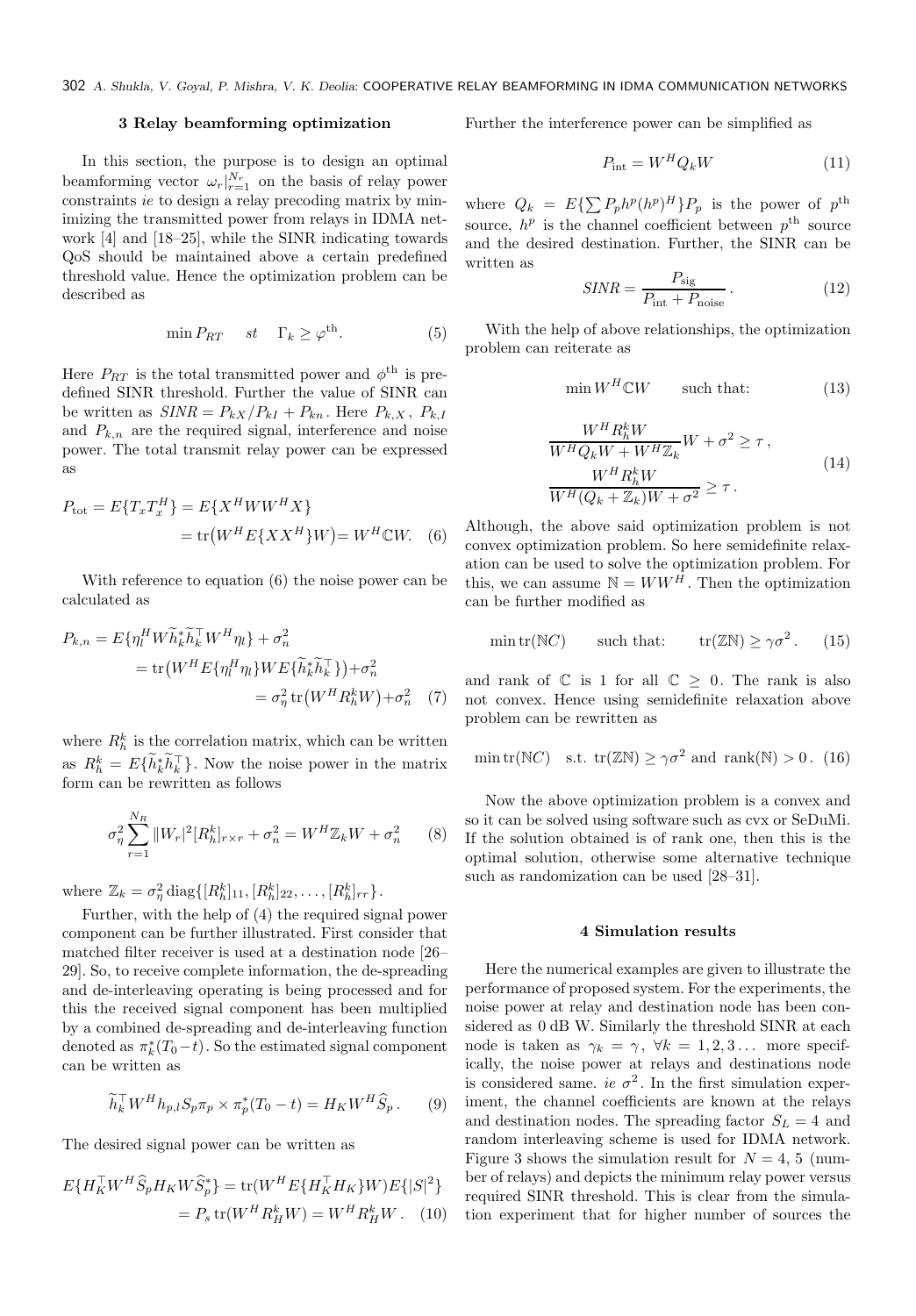

Fig. 3. Normalized average minimum relay transmit power versus SINR threshold  $\gamma$ , for different values of n,  $\sigma^2 = 10$  dB



Fig. 5. BER versus  $SINR$  (dB) for amplify & forward IDMA relay network for noise power  $\sigma^2 = 10$  dB

minimum power requirement is also high and further increment in number of sources or destinations decreases the rank one solution.

In the next simulation experiment, the comparison between cooperative and uncooperative communication scheme has been presented as shown in Fig. 4. The data length  $10^5$  is taken as well as the AWGN channel is considered and results verify that the BER performance of the system using cooperative communication is somewhat better or near to the theoretical performance of uncooperative scheme.

In the subsequent simulation experiment symbol error rate performance of proposed scheme is presented in Fig. 5. The QPSK modulation is used, data length 10<sup>5</sup> is taken and it can be concluded that as SINR increased, the BER is decreased for a given minimum relay transmit power. The noise power in uplink channel (from source to relay) as well as in down link channel (from relay to destination) is considered same ie  $\sigma^2 = 10$  dB.



Fig. 4. BER versus SINR (db)for cooperative and uncooperative communication scheme with noise power  $\sigma^2 = 10$  dB

#### 5 Conclusion

A new scheme of peer to peer communication and beamforming weights is obtained using IDMA network. Further the power minimization problem has been formulated for relays as a convex optimization problem. The obtained minimum power is used to transmit the information from relay to destination node. Simulation results in terms of bit error rate has been clearly confirmed the superioriority of proposed scheme in terms of symbol error rate. In this work all relays including source and destination nodes consists single antenna frame work. However MIMO frame work and achievable rate analysis of the proposed scheme can be taken as future work.

#### **REFERENCES**

- [1] F.-D. Siavash and S. Shahbazpanahi, "Multiple Peer-to-Peer Communications using a Network of Relays", IEEE Transactions on Signal Processing vol. 57, no. 8, 2009, pp. 3053–3062.
- [2] W.-K. Ma, T. N. Davidson, K. M. Wong, Z.-Q. Luo and P.-C. Ching, "Quasi-Maximum-Likelihood Multiuser Detection using Semi-Definite Relaxation with Application to Synchronous CDMA", IEEE Trans. Signal Processing vol. 50, no. 4, 2002, pp. 912–922.
- [3] J. N. Laneman, D. N. Tse and G. W. Wornell, "Cooperative Diversity Wireless Networks: Efficient Protocols and Outage Behaviour", IEEE Trans. Inf. Theory vol. 50, no. 12, 2004, pp. 3062–3080.
- [4] L. Ping, L. Liu, K. Wu and W. K. Leung, "Interleave Division Multiple-Access", IEEE Transactions on Wireless Communications vol. 5, no. 4, 2006, pp. 938–947.
- [5] A. Shukla, "Performance Analysis of Modified Tent Map Interleaver IDMA Systems", Journal of Electrical Engineering vol. 68, no. 4, 2017, pp. 318–321.
- [6] E. Koyuncu and H. Jafarkhani, "Distributed Beamforming Wireless Multiuser Relay-Interference Networks with Quantized Feedback", IEEE Trans. Inf. Theory vol. 58, no. 7, 2012, pp. 4538–4576.
- [7] M. Mohammadi, Z. Mobini, M. Ardebilipour and B. Mahboobi, "Performance Analysis of Generic Amplify-and-Forward Cooperative Networks over Asymmetric Fading Channels", Wireless Personal. Communication, vol. 72 no. 1, 2013, pp. 49–70.